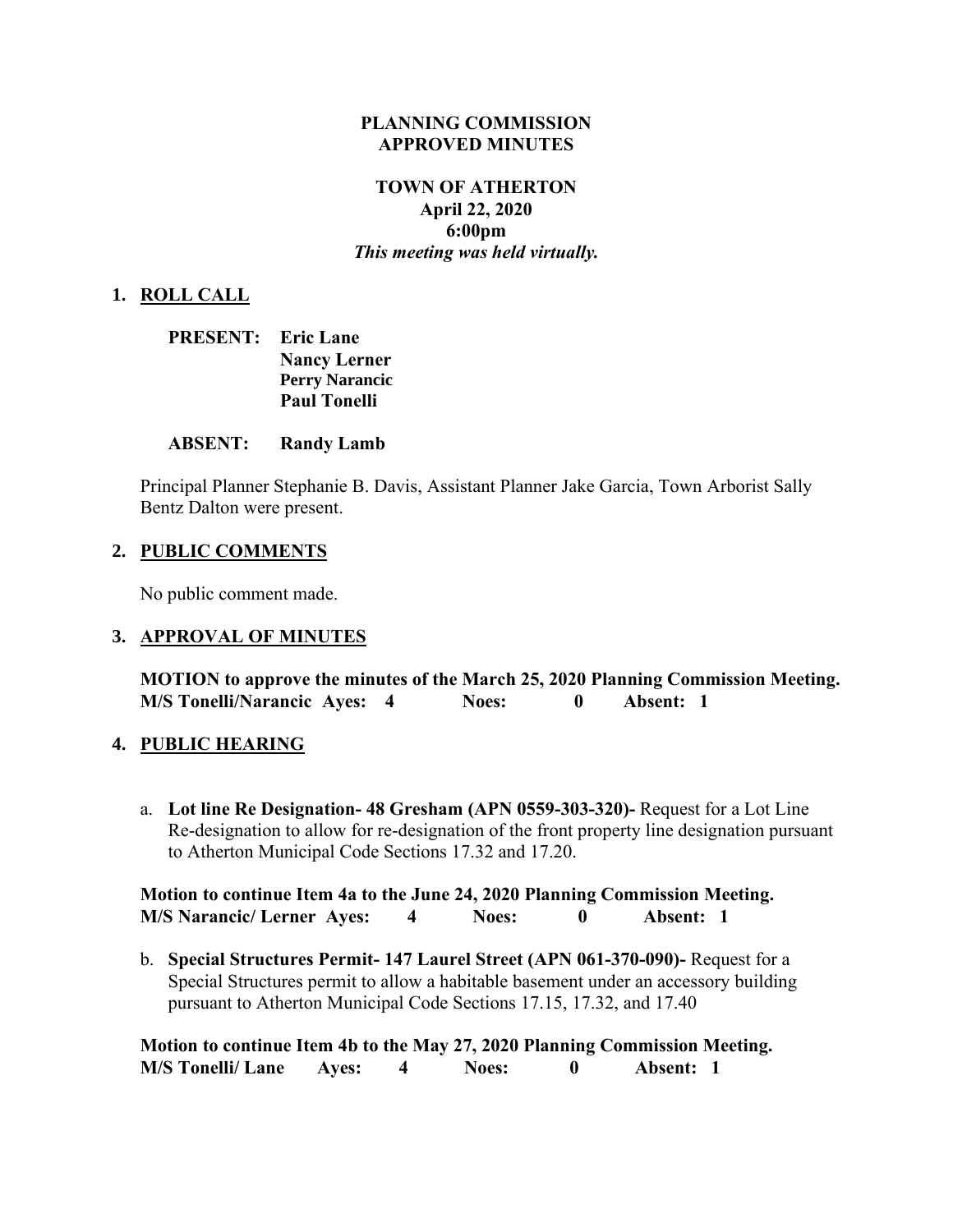c. **Initial Study/Mitigated Negative Declaration, Heritage Tree Removal Permit and Tree Protection Zone (TPZ) Exception- 1 Edge Road (APN 061-252-010)-** Request for a consideration and adoption of a Mitigated Negative Declaration and approval of a Heritage Tree Removal Permit associated with the request for the removal of eight (8) heritage trees and Tree Protection Zone (TPZ) exception associated with two (2) heritage trees to remain pursuant to Atherton Municipal Code sections 8.10, 15.32.100, and 17.32.

Principal Planner Davis presented the staff report to the Planning Commission.

Chair Lane read public comment into record that expressed opposition to the project.

Principal Planner Davis also mentioned that applicant conducted their own public outreach and received two letters of support.

Commissioner Tonelli asked Town Arborist whether Tree 55 would infringe on buildable space with a TPZ Exception.

Town Arborist Bentz Dalton indicated that it would not likely survive a TPZ exception of 6 times or less.

Commissioner Tonelli asked why a 48-inch box replanting instead of a smaller planting.

Town Arborist indicated that it was to comply with the Heritage Tree Ordinance.

Commissioner Tonelli indicated support for the replanting of more mature 48-inch box trees.

Commissioner Tonelli asked how the woody nature of the lot will be affected by the tree removals and replanting efforts.

Town Arborist Bentz Dalton indicated that she would be working with the applicant to place the replanting in a strategic manner to ensure success.

Chair Lane asked why redwoods were being proposed for replacement and expressed concerns of resources needed to maintain redwoods as had been expressed at prior meetings.

Town Arborist Bentz Dalton deferred reasoning to the applicant.

Chair Lane asked if Tree # 53's and tree # 25's upper branches would affect building design.

Town Arborist Bentz Dalton indicated that branches were pruned high and would not impact the building, she also indicated that tree #25 would not allow for a second story within the Tree Protection Zone.

Open public hearing.

The Homeowners at 1 Edge Road, Joe and Wendy White introduced themselves and shared that their intent for the property is to build a house while preserving as many of the trees as possible, as they do enjoy the high abundance of trees.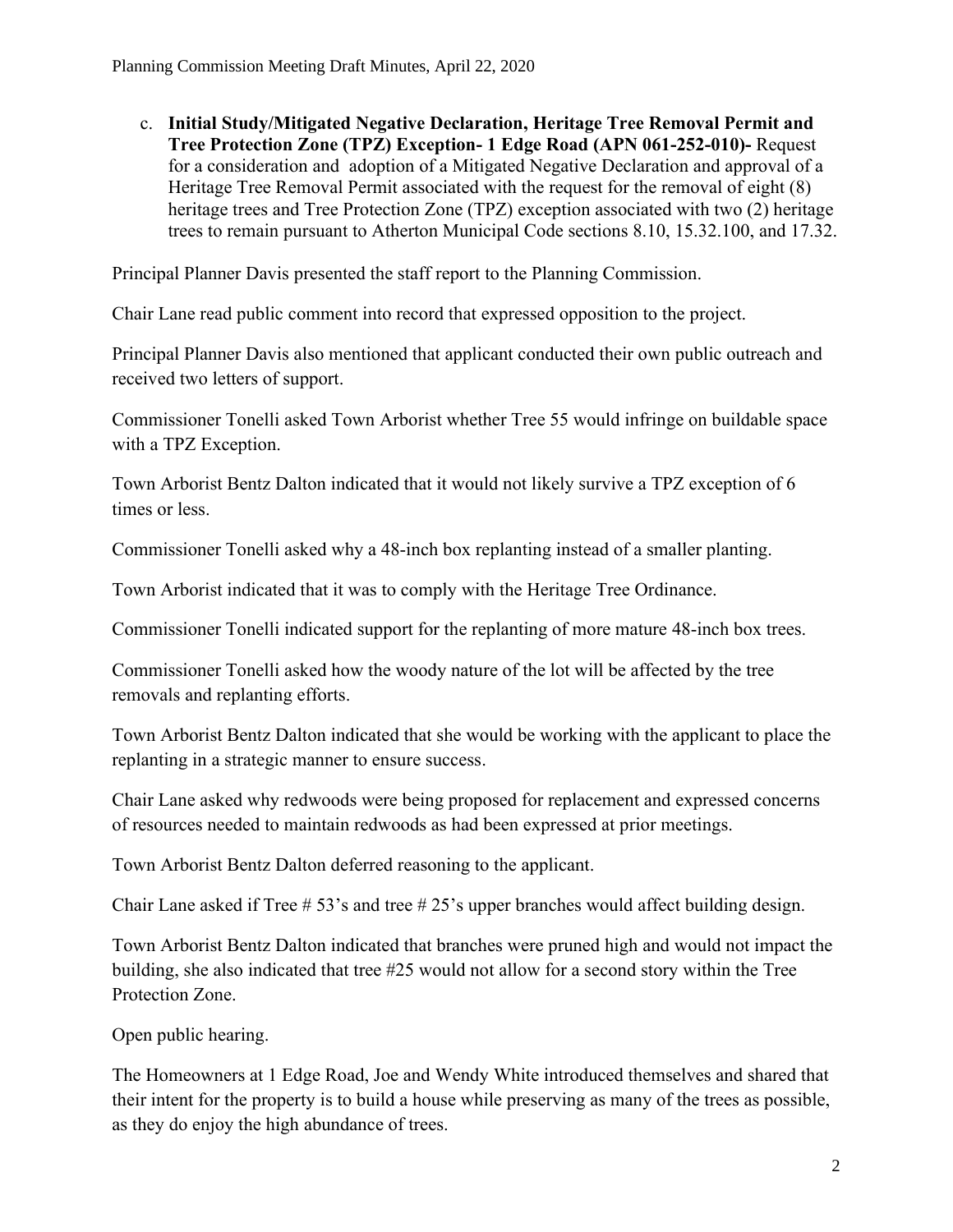Project Landscape Architect, Jessica Moon presented and outlined the project and explained the intent to preserve the woody nature, promote native species on site, and provide adequate screening.

Project Architect Takashi Yanai expressed the focus on ensuring the design preserved the woody and natural feel of the site.

Commissioner Tonelli asked what preliminary designs of the project will have on remaining trees.

Project Architect Yanai, indicated the intention would be to honor the remaining trees and further highlighted that the proposal for a couple of trees to be removed had been revised to keep in order to design around them.

Commissioner Lerner expressed that it was apparent the lot was selected because the homeowners want to appreciate the existing trees.

One public comment was received during the public virtual meeting by email from neighbor at 48 Encino, April Buhl, and read into record by Assistant Planner Garcia. Comment asked about the scope of the project and expressed the desire to preserve the woody nature of the site and neighborhood.

Neighbor Buhl further questioned why the canary palms are to be removed and why cedar trees were selected for replanting.

Close public hearing.

Commissioner Tonelli indicated the visited the site and was sympathetic to the restrictions that trees have on building. He also commended efforts to preserve the woody nature and supports the removal of the oak and redwood trees but does not see the removal of the canary palms to be necessary.

Chair Lane highlighted that the lot is very heavily wooded even after the proposed removal of the trees. He asked the Town Arborist why the canary pines were being considered for the removal.

Town Arborist Bentz Dalton indicated it was because they are nonnative.

Public hearing reopened.

Commissioner Tonelli asked the applicant if the canary palms could be kept and highlighted with building design.

Project Architect indicated that they would not likely highlight them and that the canary palm trees would feel foreign to the site.

Chair Tonelli asked how old the canary palms trees were.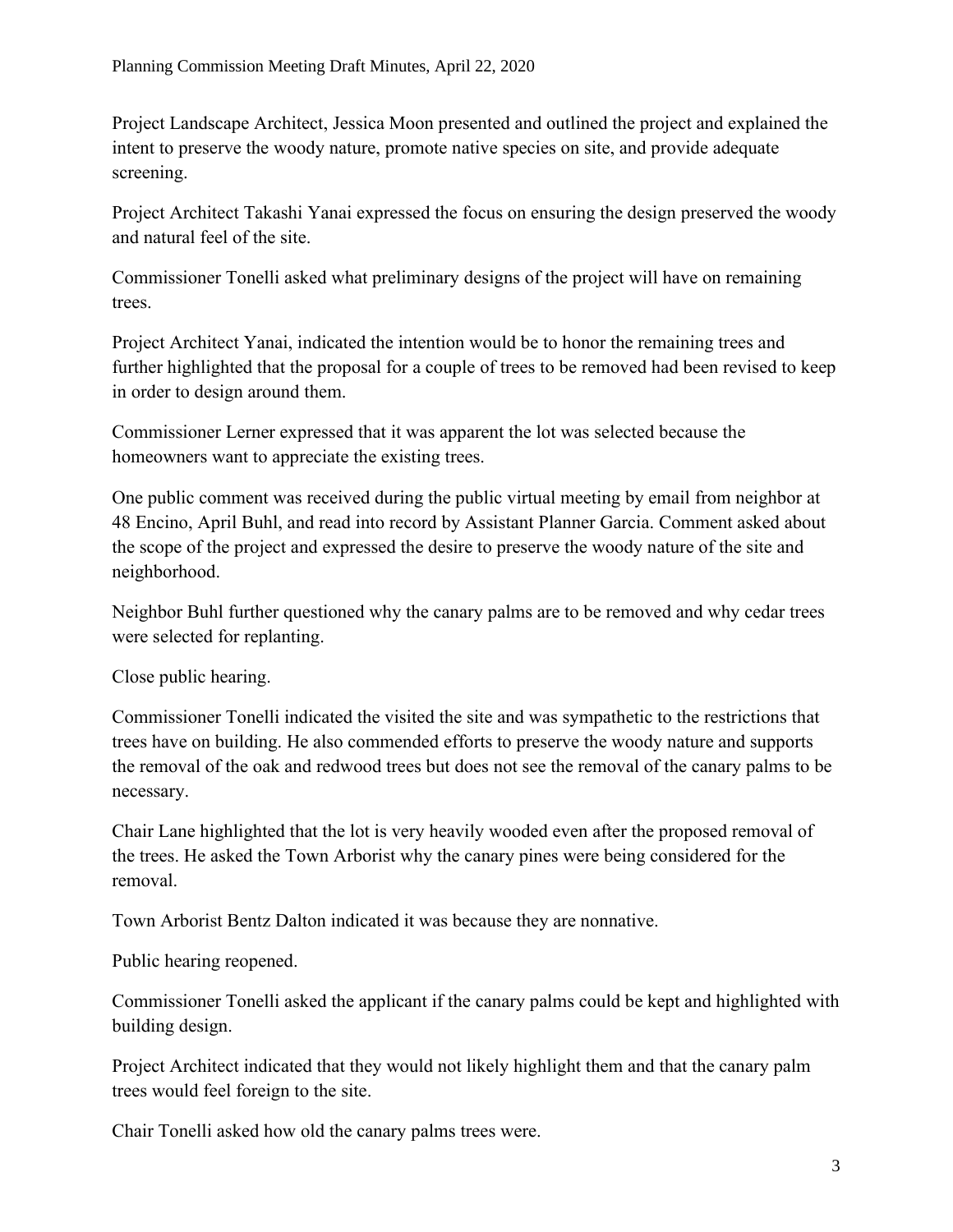Project Arborist, John McClenahan indicated that the canary palm trees are likely older than the house and too old to relocate. He also shared that vertical clearance of #25 and #53 would not be an issue to building design.

Close public hearing.

Chair Lane indicated that there is a lack of justification for the removal of the canary palm trees, and that there is not a finding for Heritage Tree Removal based on design or building style.

Commissioner Tonelli agreed with the Chair Lane and commended applicant for working to preserve the trees on site.

Commissioner Lerner agreed and stated that the Heritage Tree Designation requires a justification for removal in which the canary palms do not have.

**MOTION to certify that the Planning Commission certify the 1 Edge Road Tree Removal Project Initial Study /Mitigated Negative Declaration is complete, adequate and complies with the California Environmental Quality Act (CEQA).**

**M/S Lerner/ Tonelli Ayes: 4 Noes: 0 Absent: 1**

**MOTION that the Planning Commission find that the proposed removal of 6 heritage trees (Tree #17, #50, #51, #54, #55, and #56) at 1 Edge Road in Atherton would not be contrary to the purpose and intent of the General plan, for the reasons outlined in the Staff Report, and that the Commission approve the tree removals subject to the conditions as listed in the draft Heritage Tree Removal / Tree protection Zone (TPZ) Exception Certificate with amendment to condition number three to strike tree #31 and #32, and an amendment to condition number six to specify that the replanting plan, include one 48 inch box size oak and that the applicant on preferred replanting native species to the satisfaction of the Town Arborist.**

**M/S Lane/Tonelli Ayes: 4 Noes: 0 Absent: 1**

**MOTION that the Planning Commission find the Exception to the Tree Protection Zone (TPZ) for heritage redwood Tree #25 and Heritage Tree #53 to six times the tree's diameters would not be contrary to the purpose and intent of the General Plan, for the reasons outlined in the Staff Report, and that the Commission approve the tree removals subject to the conditions as listed in the draft Heritage Tree Removal / Tree Protection Zone (TPZ) Exception Certificate.**

**M/S Tonelli/Narancic Ayes: 4 Noes: 0 Absent: 1**

**5. NEW BUSINESS**

### **6. COMMISSIONERS' REPORT**S